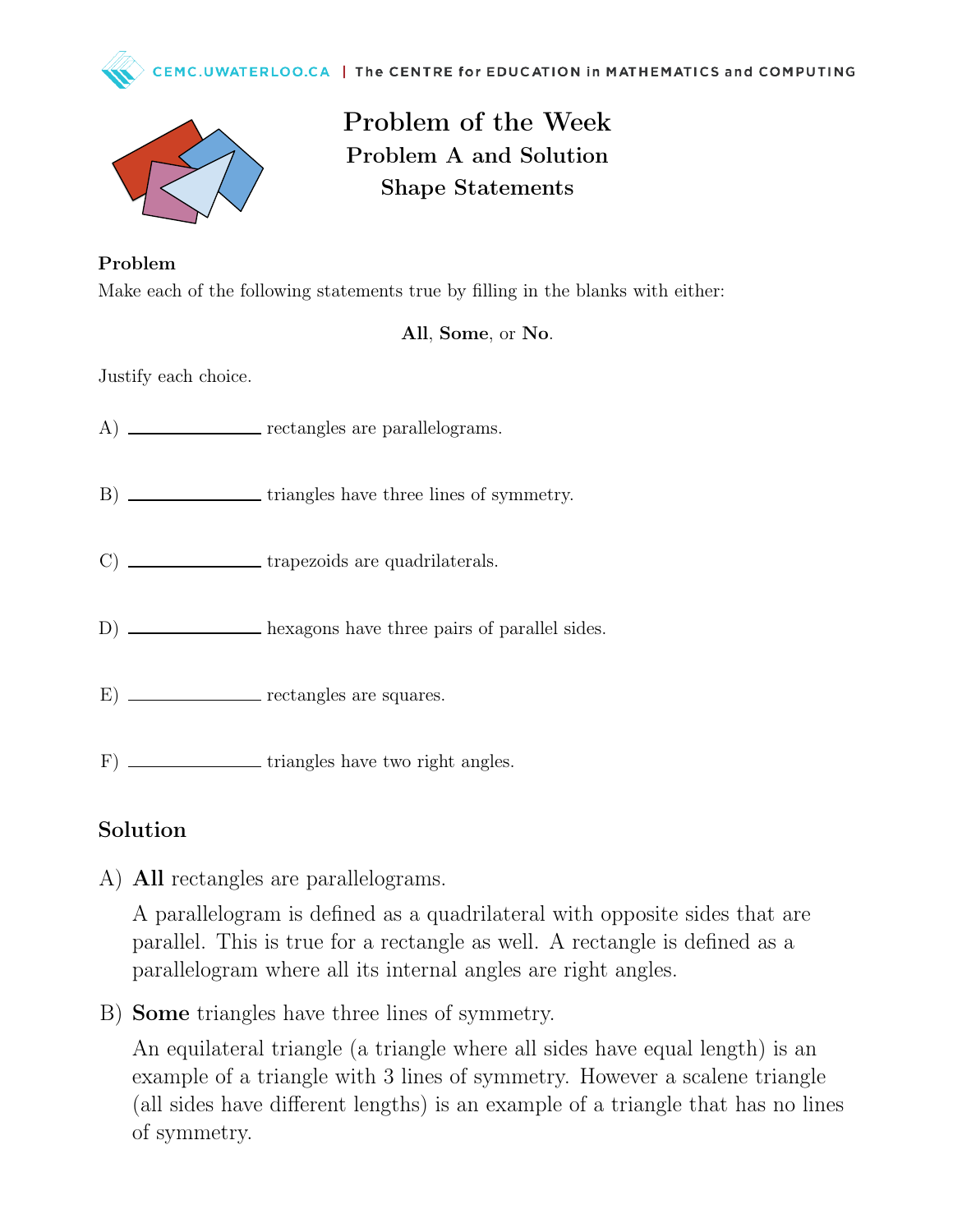

C) All trapezoids are quadrilaterals.

All trapezoids have four sides. This is the definition of a quadrilateral.

D) Some hexagons have three pairs of parallel sides.

A regular hexagon is an example of a hexagon with three pairs of parallel sides.

There are other examples as well such as:



However, it is also possible to draw a hexagon that does not have three pairs of parallel sides such as:



E) Some rectangles are squares.

A rectangle is a quadrilateral where all its internal angles are right angles. Only if all four sides of a rectangle have the same lengths we will have a square.

F) No triangles have two right angles.

A triangle has three sides. If you draw two of those sides to form a right angle, it is impossible to add a third side that would complete the triangle and also form a right angle with one of the other two sides. Try it! (Note: We can show the original solution statement to be true with higher mathematics.)